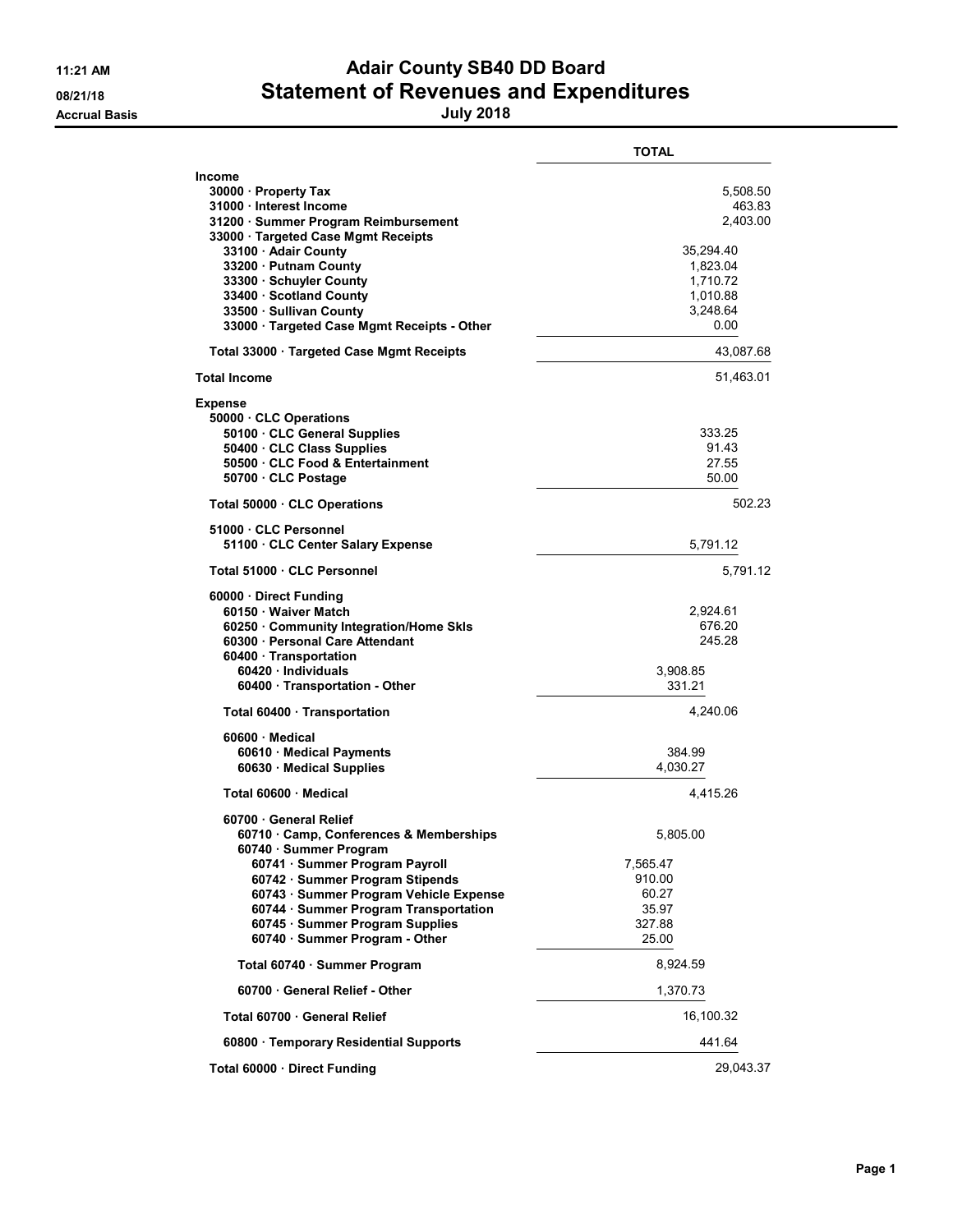## 11:21 AM **Adair County SB40 DD Board** 08/21/18 **Statement of Revenues and Expenditures**

|                                                                                                                                                                                                                    | <b>TOTAL</b>                                                |
|--------------------------------------------------------------------------------------------------------------------------------------------------------------------------------------------------------------------|-------------------------------------------------------------|
| 61000 · Funding to Other Counties<br>61100 · Funding to Putnam County<br>61200 · Funding to Schuyler County<br>61300 · Funding to Scotland County<br>61400 · Funding to Sullivan County                            | 70.08<br>1,439.30<br>449.95<br>1,998.00                     |
| Total 61000 · Funding to Other Counties                                                                                                                                                                            | 3,957.33                                                    |
| 70000 · Targeted Case Mgmt Expense<br>70200 · TCM Supplies<br>70250 · TCM On Call Phone<br>70300 · TCM Admin Salary<br>71000 · Adair County<br>71110 · TCM Salary Expense<br>71115 · TCM Overtime<br>71150 Mileage | 9.79<br>127.79<br>6.851.62<br>28,506.54<br>261.16<br>592.11 |
| Total 71000 · Adair County                                                                                                                                                                                         | 29,359.81                                                   |
| 72000 · Putnam County<br>72110 · TCM Salary Expense<br>72150 Mileage                                                                                                                                               | 1,519.68<br>153.00                                          |
| Total 72000 · Putnam County                                                                                                                                                                                        | 1,672.68                                                    |
| 73000 Schuyler County<br>73110 · TCM Salary Expense<br>73150 Mileage                                                                                                                                               | 2,189.19<br>204.51                                          |
| Total 73000 · Schuyler County                                                                                                                                                                                      | 2,393.70                                                    |
| 74000 Scotland County<br>74110 · TCM Salary Expense<br>74150 Mileage                                                                                                                                               | 831.36<br>73.44                                             |
| Total 74000 · Scotland County                                                                                                                                                                                      | 904.80                                                      |
| 75000 · Sullivan County<br>75110 · TCM Salary Expense<br>75150 Mileage                                                                                                                                             | 4,180.37<br>408.51                                          |
| Total 75000 · Sullivan County                                                                                                                                                                                      | 4,588.88                                                    |
| 76000 TCM Training                                                                                                                                                                                                 | 102.00                                                      |
| Total 70000 Targeted Case Mgmt Expense                                                                                                                                                                             | 46,011.07                                                   |
| 80000 Programming - Indirect<br>81000 Board Expense<br>85000 · Employee Travel<br>87000 Office Expenses<br>87100 Office Supplies<br>87110 Office Supplies-Country Club<br>87120 Office Supplies-McPherson          | 34.99<br>365.54<br>96.71<br>1,334.07                        |
| Total 87100 · Office Supplies                                                                                                                                                                                      | 1,430.78                                                    |
| 87200 · Postage<br>87210 · Postage-General<br>87220 · Postage-TCM                                                                                                                                                  | 100.00<br>100.00                                            |
| Total 87200 · Postage                                                                                                                                                                                              | 200.00                                                      |
| 87450 · Employee Retention/Appreciation<br>87700 · Building Maintenance<br>87710 Janitorial                                                                                                                        | 344.63                                                      |
| 87711 Janitorial-Country Club<br>87712 Janitorial-McPherson                                                                                                                                                        | 378.32<br>1,042.23                                          |
| Total 87710 · Janitorial                                                                                                                                                                                           | 1,420.55                                                    |